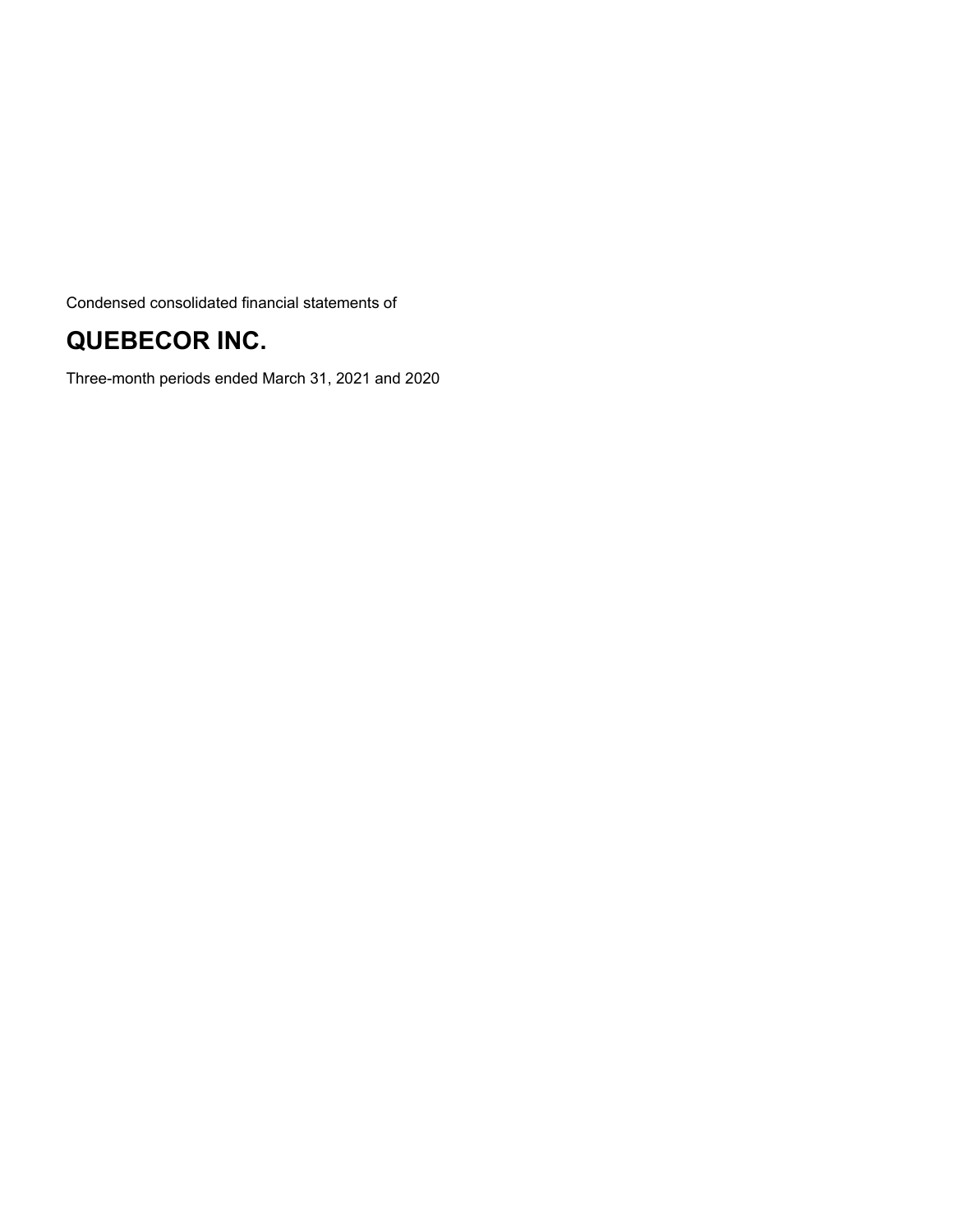# **QUEBECOR INC. CONSOLIDATED STATEMENTS OF INCOME**

| (in millions of Canadian dollars, except for earnings per share data)<br>(unaudited)                                                          |                | Three months ended<br>March 31 |                            |
|-----------------------------------------------------------------------------------------------------------------------------------------------|----------------|--------------------------------|----------------------------|
|                                                                                                                                               | Note           | 2021                           | 2020                       |
| <b>Revenues</b>                                                                                                                               | $\overline{2}$ | \$<br>1,091.1                  | \$<br>1,055.5              |
| Employee costs<br>Purchase of goods and services<br>Depreciation and amortization                                                             | 3<br>3         | 176.4<br>462.0<br>195.3        | 178.0<br>440.8<br>198.1    |
| <b>Financial expenses</b><br>Loss (gain) on valuation and translation of financial instruments<br>Restructuring of operations and other items | 4<br>5<br>6    | 83.1<br>5.8<br>4.5             | 87.4<br>(23.3)<br>3.9      |
| Income before income taxes<br>Income taxes (recovery):<br>Current<br>Deferred                                                                 |                | 164.0<br>63.4<br>(19.4)        | 170.6<br>61.0<br>(20.5)    |
|                                                                                                                                               |                | 44.0                           | 40.5                       |
| Income from continuing operations<br>Income from discontinued operations                                                                      |                | 120.0                          | 130.1<br>1.3               |
| Net income                                                                                                                                    |                | \$<br>120.0                    | \$<br>131.4                |
| Income (loss) from continuing operations attributable to<br>Shareholders<br>Non-controlling interests                                         |                | \$<br>121.3<br>(1.3)           | \$<br>130.3<br>(0.2)       |
| Net income (loss) attributable to<br>Shareholders                                                                                             |                | \$<br>121.3                    | \$<br>131.6                |
| Non-controlling interests<br>Earnings per share attributable to shareholders<br>Basic:                                                        | 10             | (1.3)                          | (0.2)                      |
| From continuing operations<br>From discontinued operations<br>Net income                                                                      |                | \$<br>0.49<br>0.49             | \$<br>0.51<br>0.01<br>0.52 |
| Diluted:<br>From continuing operations<br>From discontinued operations<br>Net income                                                          |                | 0.49<br>0.49                   | 0.41<br>0.01<br>0.42       |
| Weighted average number of shares outstanding (in millions)<br>Weighted average number of diluted shares (in millions)                        |                | 246.7<br>246.9                 | 254.0<br>259.9             |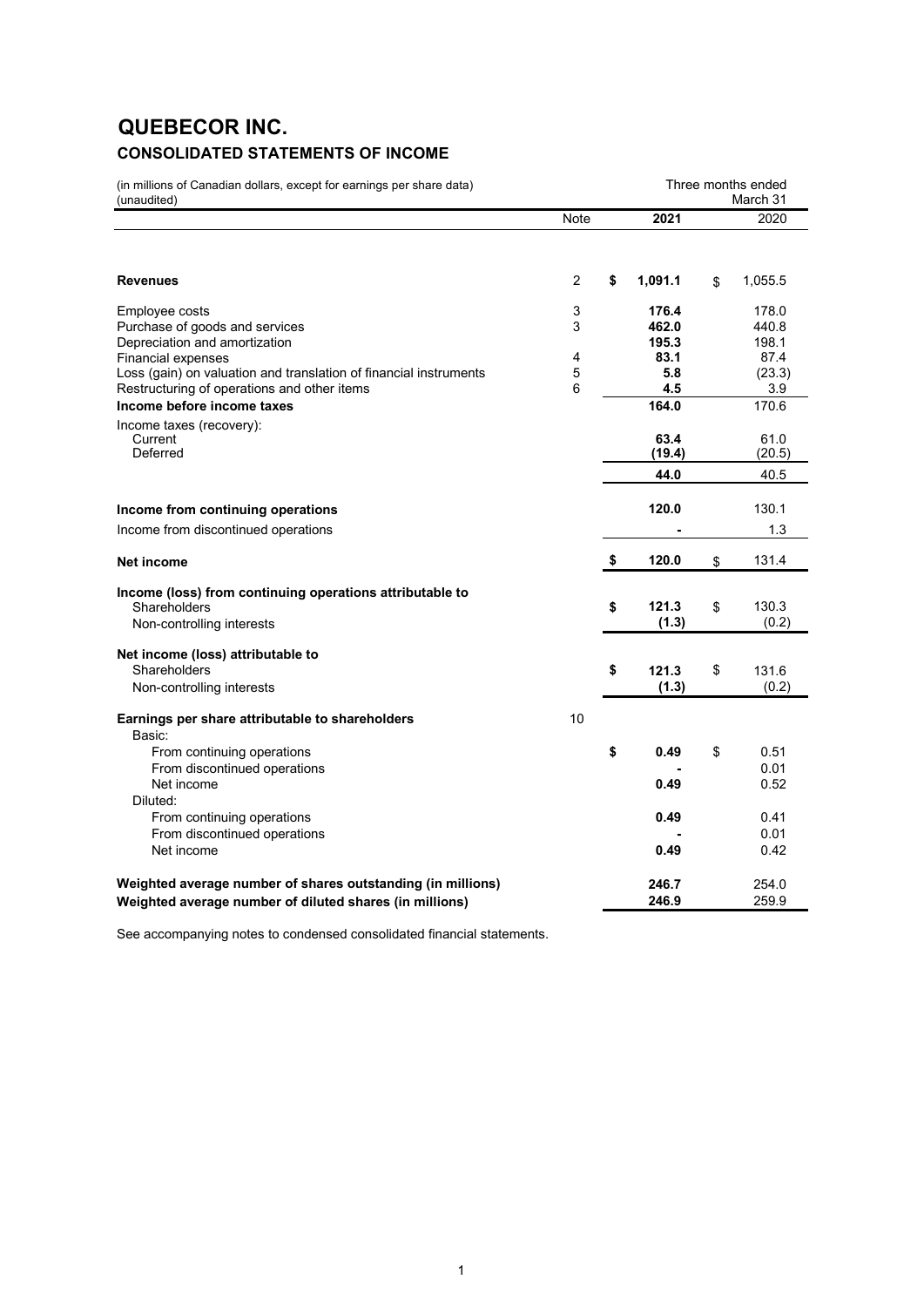# **QUEBECOR INC. CONSOLIDATED STATEMENTS OF COMPREHENSIVE INCOME**

| (in millions of Canadian dollars)<br>(unaudited)                                      |             |                 | Three months ended<br>March 31 |
|---------------------------------------------------------------------------------------|-------------|-----------------|--------------------------------|
|                                                                                       | <b>Note</b> | 2021            | 2020                           |
|                                                                                       |             |                 |                                |
| Income from continuing operations                                                     | \$          | 120.0           | \$<br>130.1                    |
| Other comprehensive income from continuing operations:                                |             |                 |                                |
| Items that may be reclassified to income:<br>Cash flow hedges:                        |             |                 |                                |
| (Loss) gain on valuation of derivative financial instruments<br>Deferred income taxes |             | (2.6)<br>1.9    | 62.9<br>(15.0)                 |
| Items that will not be reclassified to income:                                        |             |                 |                                |
| Defined benefit plans:<br>Re-measurement gain<br>Deferred income taxes                | 13          | 177.0<br>(46.9) |                                |
|                                                                                       |             | 129.4           | 47.9                           |
| Comprehensive income from continuing operations                                       |             | 249.4           | 178.0                          |
| Income from discontinued operations                                                   |             |                 | 1.3                            |
| <b>Comprehensive income</b>                                                           | S           | 249.4           | \$<br>179.3                    |
| Comprehensive income (loss) from continuing operations attributable to                |             |                 |                                |
| Shareholders<br>Non-controlling interests                                             | \$          | 243.9<br>5.5    | \$<br>178.2<br>(0.2)           |
| Comprehensive income (loss) attributable to                                           |             |                 |                                |
| Shareholders<br>Non-controlling interests                                             | \$          | 243.9<br>5.5    | \$<br>179.5<br>(0.2)           |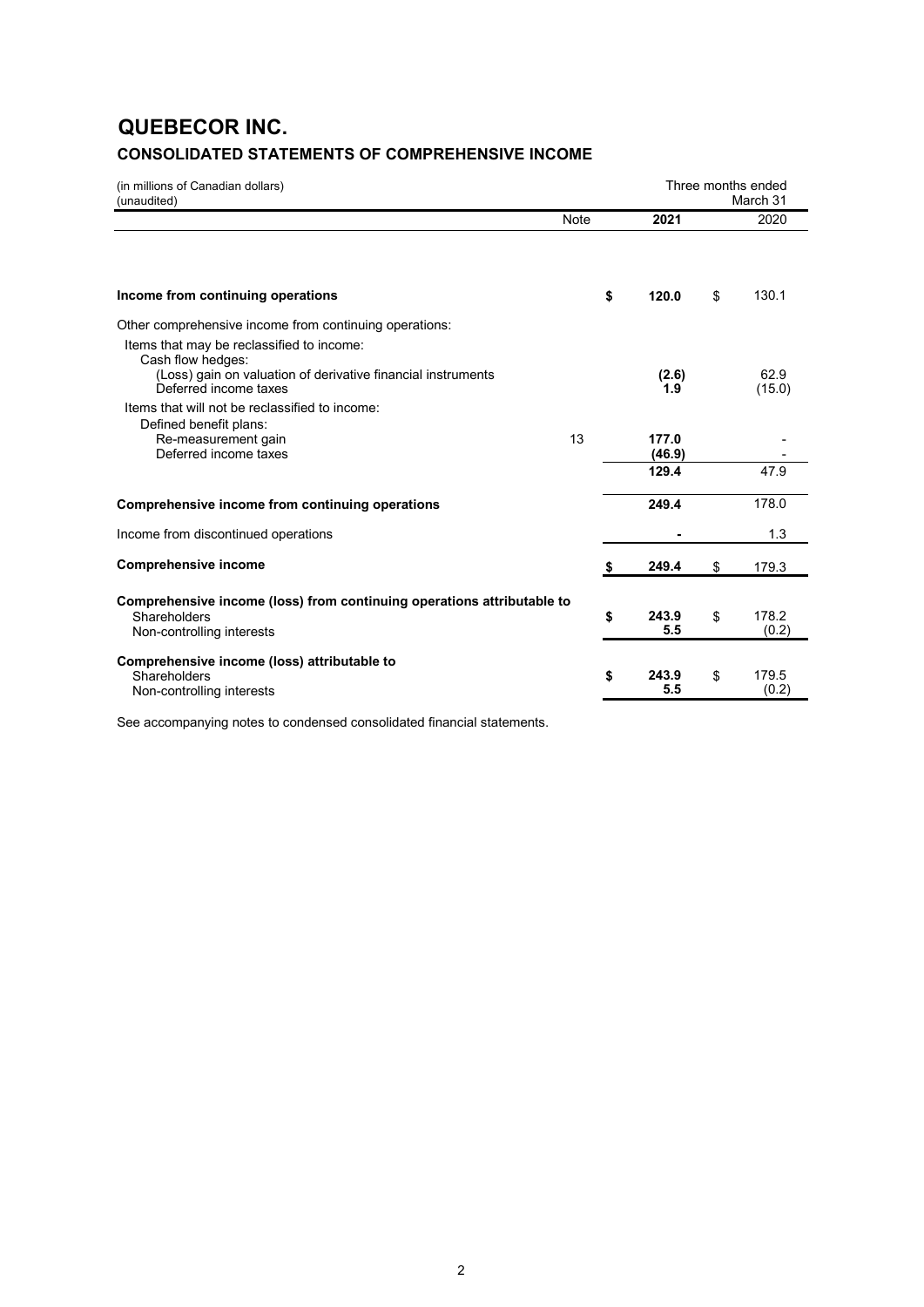### **QUEBECOR INC. SEGMENTED INFORMATION**

(in millions of Canadian dollars) (unaudited)

|                                                                                                                                                                  |                         |               |                                            |                                          | Three months ended March 31, 2021 |
|------------------------------------------------------------------------------------------------------------------------------------------------------------------|-------------------------|---------------|--------------------------------------------|------------------------------------------|-----------------------------------|
|                                                                                                                                                                  | Telecommuni-<br>cations | Media         | <b>Sports</b><br>and<br>Enter-<br>tainment | Head<br>office<br>and Inter-<br>segments | Total                             |
| Revenues                                                                                                                                                         | \$<br>914.0             | \$<br>174.8   | \$<br>31.2                                 | \$<br>(28.9)                             | \$<br>1,091.1                     |
| Employee costs<br>Purchase of goods and services                                                                                                                 | 104.5<br>358.6          | 55.1<br>118.4 | 7.5<br>21.6                                | 9.3<br>(36.6)                            | 176.4<br>462.0                    |
| Adjusted EBITDA <sup>1</sup>                                                                                                                                     | 450.9                   | 1.3           | 2.1                                        | (1.6)                                    | 452.7                             |
| Depreciation and amortization<br>Financial expenses<br>Loss on valuation and translation of financial instruments<br>Restructuring of operations and other items |                         |               |                                            |                                          | 195.3<br>83.1<br>5.8<br>4.5       |
| Income before income taxes                                                                                                                                       |                         |               |                                            |                                          | \$<br>164.0                       |
| Cash flows used for                                                                                                                                              |                         |               |                                            |                                          |                                   |
| Additions to property, plant and equipment                                                                                                                       | \$<br>107.6             | \$<br>3.8     | \$<br>0.1                                  | \$<br>0.3                                | \$<br>111.8                       |
| Additions to intangible assets                                                                                                                                   | 51.3                    | 6.1           | 0.9                                        | 0.5                                      | 58.8                              |

#### Three months ended March 31, 2020

|                                                                                                                                                                         | Telecommuni-<br>cations | Media         | Sports<br>and<br>Enter-<br>tainment | Head<br>office<br>and Inter-<br>segments | Total                          |
|-------------------------------------------------------------------------------------------------------------------------------------------------------------------------|-------------------------|---------------|-------------------------------------|------------------------------------------|--------------------------------|
| Revenues                                                                                                                                                                | \$<br>874.7             | \$<br>174.8   | \$<br>34.8                          | \$<br>(28.8)                             | \$<br>1,055.5                  |
| Employee costs<br>Purchase of goods and services                                                                                                                        | 102.9<br>336.3          | 59.7<br>111.0 | 10.0<br>28.6                        | 5.4<br>(35.1)                            | 178.0<br>440.8                 |
| Adjusted EBITDA <sup>1</sup>                                                                                                                                            | 435.5                   | 4.1           | (3.8)                               | 0.9                                      | 436.7                          |
| Depreciation and amortization<br><b>Financial expenses</b><br>Gain on valuation and translation of financial instruments<br>Restructuring of operations and other items |                         |               |                                     |                                          | 198.1<br>87.4<br>(23.3)<br>3.9 |
| Income before income taxes                                                                                                                                              |                         |               |                                     |                                          | \$<br>170.6                    |
| Cash flows used for                                                                                                                                                     |                         |               |                                     |                                          |                                |
| Additions to property, plant and equipment                                                                                                                              | \$<br>73.6              | \$<br>6.2     | \$<br>0.1                           | \$<br>0.1                                | \$<br>80.0                     |
| Additions to intangible assets                                                                                                                                          | 95.1                    | 6.9           | 0.8                                 |                                          | 102.8                          |

 $^{\rm 1}$  The Chief Executive Officer uses adjusted EBITDA as the measure of profit to assess the performance of each segment. Adjusted EBITDA is referred as a non-IFRS measure and is defined as net income before depreciation and amortization, financial expenses, loss (gain) on valuation and translation of financial instruments, restructuring of operations and other items, income taxes and income from discontinued operations.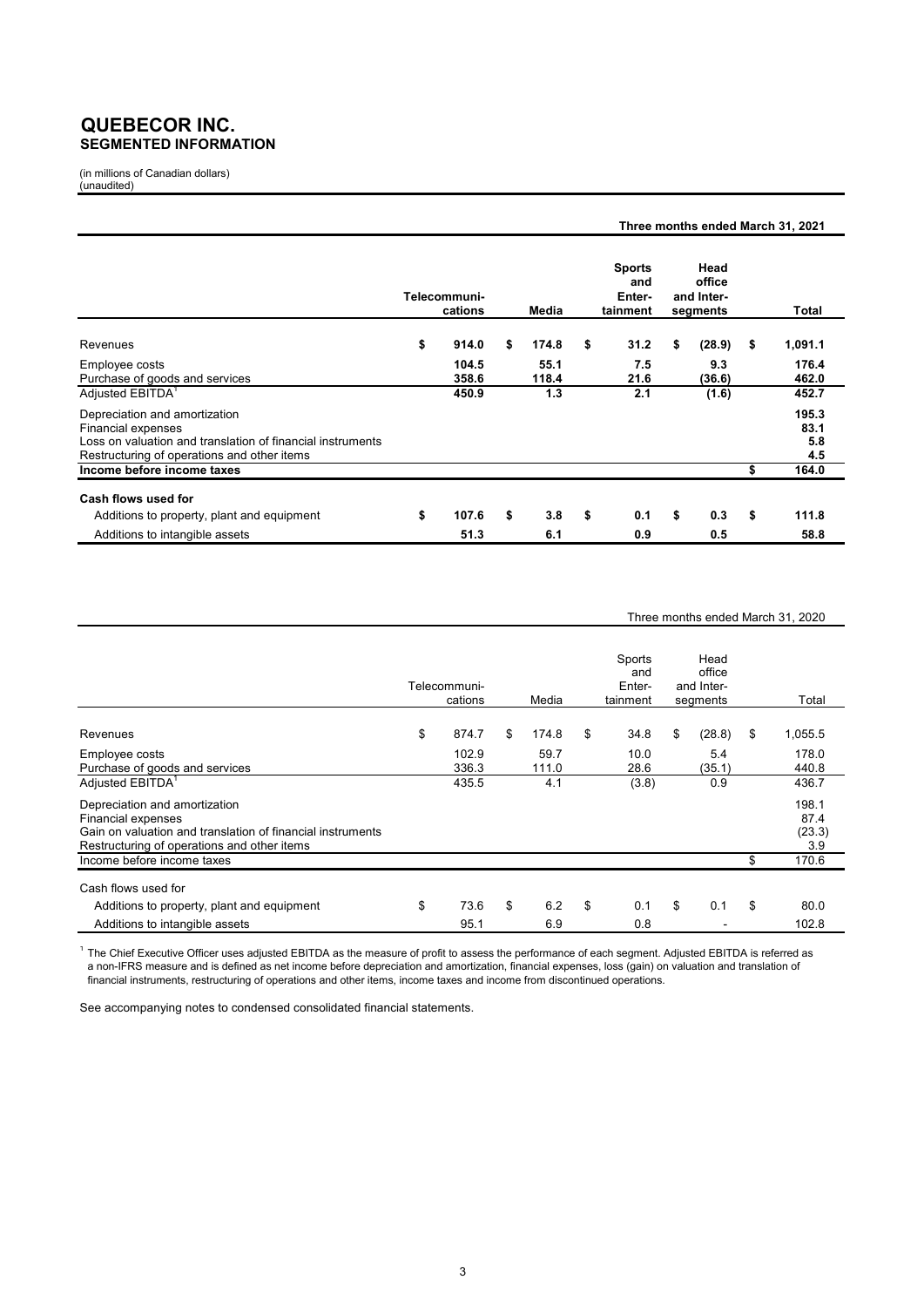### **QUEBECOR INC. CONSOLIDATED STATEMENTS OF EQUITY**

(in millions of Canadian dollars) (unaudited)

|                                                  | Equity attributable to shareholders |                  |    |                        |    |                                          | Equity |                                                 |                                                     |                        |
|--------------------------------------------------|-------------------------------------|------------------|----|------------------------|----|------------------------------------------|--------|-------------------------------------------------|-----------------------------------------------------|------------------------|
|                                                  |                                     | Capital<br>stock |    | Contributed<br>surplus |    | <b>Retained</b><br>earnings<br>(deficit) |        | Accumulated<br>other com-<br>prehensive<br>loss | attributable<br>to non-<br>controlling<br>interests | <b>Total</b><br>equity |
|                                                  |                                     | (note $11$ )     |    |                        |    |                                          |        | (note 13)                                       |                                                     |                        |
| Balance as of December 31, 2019                  | \$                                  | 1,055.9          | \$ | 17.4                   | \$ | (31.7)                                   | \$     | (64.1)                                          | \$<br>94.6                                          | \$<br>1,072.1          |
| Net income (loss)                                |                                     |                  |    |                        |    | 131.6                                    |        |                                                 | (0.2)                                               | 131.4                  |
| Other comprehensive income                       |                                     |                  |    |                        |    |                                          |        | 47.9                                            |                                                     | 47.9                   |
| <b>Dividends</b>                                 |                                     |                  |    |                        |    | (50.9)                                   |        |                                                 | (0.2)                                               | (51.1)                 |
| Repurchase of Class B Shares                     |                                     | (6.3)            |    |                        |    | (27.8)                                   |        |                                                 |                                                     | (34.1)                 |
| Balance as of March 31, 2020                     |                                     | 1,049.6          |    | 17.4                   |    | 21.2                                     |        | (16.2)                                          | 94.2                                                | 1,166.2                |
| Net income                                       |                                     |                  |    |                        |    | 475.6                                    |        |                                                 | 10.4                                                | 486.0                  |
| Other comprehensive loss                         |                                     |                  |    |                        |    |                                          |        | (117.7)                                         | (3.1)                                               | (120.8)                |
| <b>Dividends</b><br>Repurchase of Class B Shares |                                     | (31.8)           |    |                        |    | (150.2)<br>(135.3)                       |        |                                                 |                                                     | (150.2)<br>(167.1)     |
| Balance as of December 31, 2020                  |                                     | 1,017.8          |    | 17.4                   |    | 211.3                                    |        | (133.9)                                         | 101.5                                               | 1,214.1                |
| Net income (loss)                                |                                     |                  |    |                        |    | 121.3                                    |        |                                                 | (1.3)                                               | 120.0                  |
| Other comprehensive income                       |                                     |                  |    |                        |    |                                          |        | 122.6                                           | 6.8                                                 | 129.4                  |
| <b>Dividends</b><br>Repurchase of Class B Shares |                                     | (15.6)           |    |                        |    | (68.3)<br>(68.8)                         |        |                                                 | (0.1)                                               | (68.4)<br>(84.4)       |
| Balance as of March 31, 2021                     | \$                                  | 1,002.2          | \$ | 17.4                   | \$ | 195.5                                    | \$     | (11.3)                                          | \$<br>106.9                                         | \$<br>1,310.7          |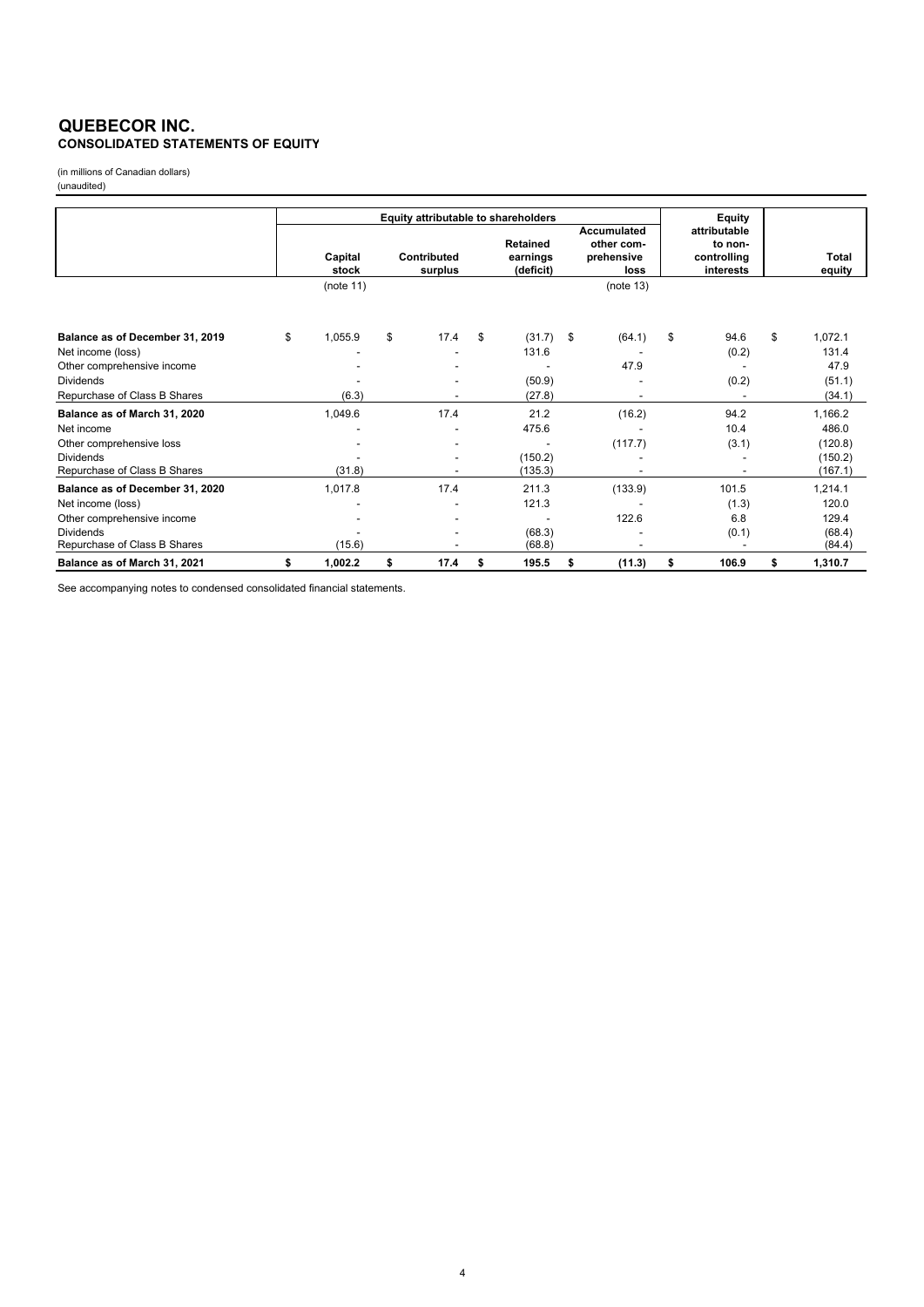# **QUEBECOR INC.**

# **CONSOLIDATED STATEMENTS OF CASH FLOWS**

| (in millions of Canadian dollars)<br>(unaudited)                                                                                                                                                                       |        |                                     | Three months ended<br>March 31 |                                |  |
|------------------------------------------------------------------------------------------------------------------------------------------------------------------------------------------------------------------------|--------|-------------------------------------|--------------------------------|--------------------------------|--|
|                                                                                                                                                                                                                        | Note   | 2021                                |                                | 2020                           |  |
| Cash flows related to operating activities                                                                                                                                                                             |        |                                     |                                |                                |  |
| Income from continuing operations<br>Adjustments for:                                                                                                                                                                  |        | \$<br>120.0                         | \$                             | 130.1                          |  |
| Depreciation of property, plant and equipment<br>Amortization of intangible assets<br>Amortization of right-of-use assets<br>Loss (gain) on valuation and translation of financial instruments<br>Impairment of assets | 5<br>6 | 146.2<br>38.9<br>10.2<br>5.8<br>0.8 |                                | 153.1<br>35.9<br>9.1<br>(23.3) |  |
| Amortization of financing costs<br>Deferred income taxes                                                                                                                                                               | 4      | $2.2\phantom{0}$<br>(19.4)          |                                | 2.0<br>(20.5)                  |  |
| Other<br>Net change in non-cash balances related to operating activities                                                                                                                                               |        | 0.1<br>304.8<br>(43.2)              |                                | 2.6<br>289.0<br>32.6           |  |
| Cash flows provided by continuing operating activities                                                                                                                                                                 |        | 261.6                               |                                | 321.6                          |  |
| Cash flows related to investing activities<br><b>Business acquisitions</b><br>Additions to property, plant and equipment                                                                                               | 7<br>8 | (15.1)<br>(111.8)                   |                                | (80.0)                         |  |
| Additions to intangible assets<br>Proceeds from disposals of assets<br>Other                                                                                                                                           |        | (58.8)<br>0.1<br>(0.8)              |                                | (102.8)<br>1.5<br>(0.6)        |  |
| Cash flows used in continuing investing activities                                                                                                                                                                     |        | (186.4)                             |                                | (181.9)                        |  |
| Cash flows related to financing activities                                                                                                                                                                             |        |                                     |                                |                                |  |
| Net change in bank indebtedness<br>Net change under revolving facilities<br>Issuance of long-term debt, net of financing fees                                                                                          | 9      | 1.6<br>(3.1)<br>644.0               |                                | (12.8)<br>(52.9)               |  |
| Repayment of long-term debt<br>Repayment of lease liabilities<br>Repurchase of Class B Shares                                                                                                                          | 11     | (0.4)<br>(10.2)<br>(84.4)           |                                | (0.3)<br>(9.6)<br>(34.1)       |  |
| Dividends paid to non-controlling interests                                                                                                                                                                            |        | (0.1)                               |                                | (0.2)                          |  |
| Cash flows provided by (used in) continuing financing activities                                                                                                                                                       |        | 547.4                               |                                | (109.9)                        |  |
| Cash flows provided by continuing operations                                                                                                                                                                           |        | 622.6                               |                                | 29.8                           |  |
| Cash and cash equivalents at beginning of period                                                                                                                                                                       |        | 136.7                               |                                | 14.0                           |  |
| Cash and cash equivalents at end of period                                                                                                                                                                             |        | \$<br>759.3                         | \$                             | 43.8                           |  |
| Cash and cash equivalents consist of                                                                                                                                                                                   |        |                                     |                                |                                |  |
| Cash<br>Cash equivalents                                                                                                                                                                                               |        | \$<br>759.0<br>0.3                  | \$                             | 4.7<br>39.1                    |  |
|                                                                                                                                                                                                                        |        | \$<br>759.3                         | \$                             | 43.8                           |  |
| Interest and taxes reflected as operating activities                                                                                                                                                                   |        | \$<br>38.6                          |                                | 38.9                           |  |
| Cash interest payments<br>Cash income tax payments (net of refunds)                                                                                                                                                    |        | 112.8                               | \$                             | 23.0                           |  |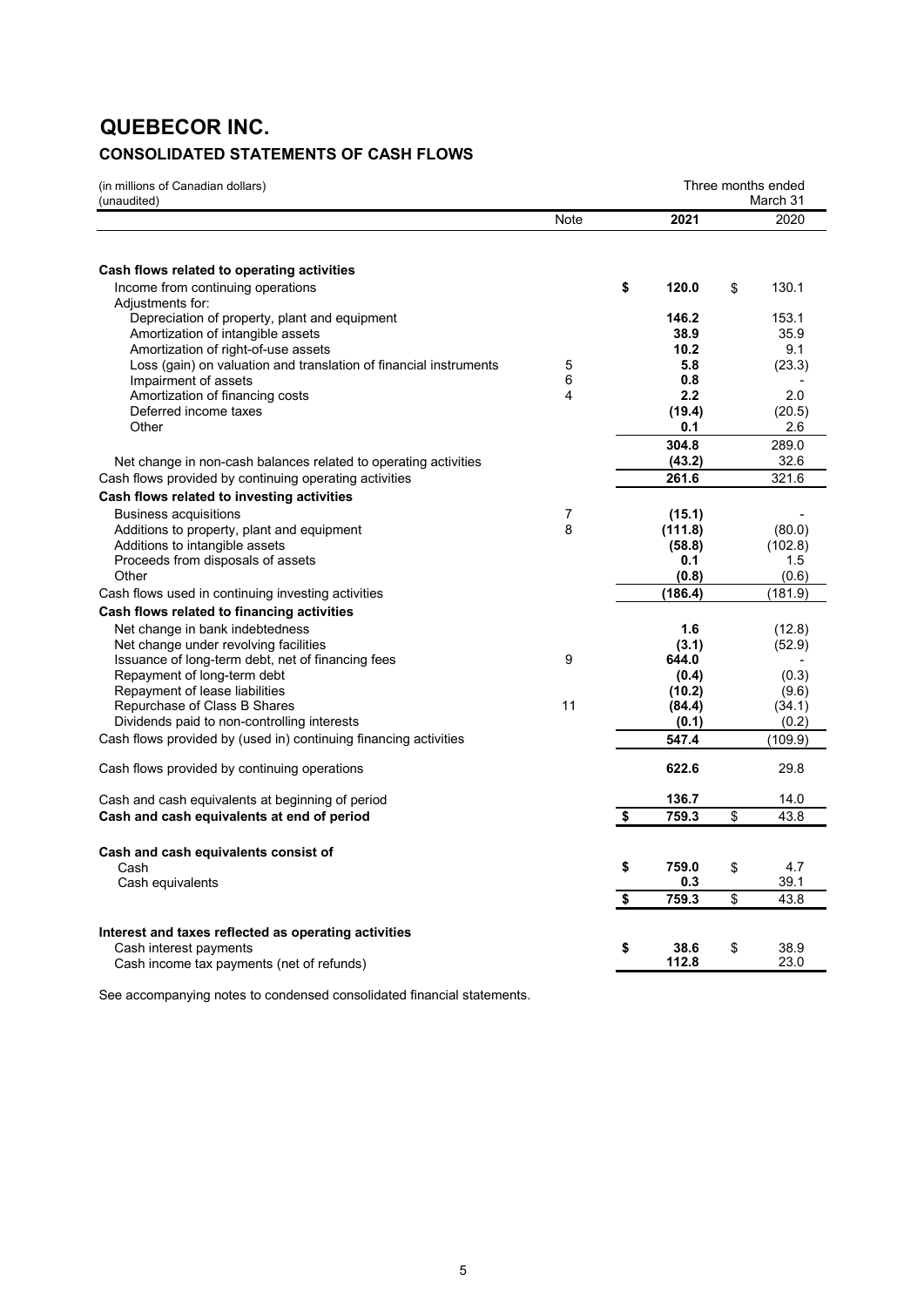# **QUEBECOR INC. CONSOLIDATED BALANCE SHEETS**

(in millions of Canadian dollars)

| (unaudited)                                                          | March 31 | December 31    |                |  |
|----------------------------------------------------------------------|----------|----------------|----------------|--|
|                                                                      | Note     | 2021           | 2020           |  |
|                                                                      |          |                |                |  |
|                                                                      |          |                |                |  |
| <b>Assets</b>                                                        |          |                |                |  |
| <b>Current assets</b>                                                |          |                |                |  |
| Cash and cash equivalents                                            |          | \$<br>759.3    | \$<br>136.7    |  |
| Restricted cash                                                      | 8        | 210.7          |                |  |
| Accounts receivable                                                  |          | 635.9          | 600.6          |  |
| Contract assets                                                      |          | 176.7          | 174.9          |  |
| Income taxes<br>Inventories                                          |          | 10.0<br>271.7  | 4.9<br>250.7   |  |
| Other current assets                                                 |          | 136.7          | 113.0          |  |
|                                                                      |          | 2,201.0        | 1,280.8        |  |
|                                                                      |          |                |                |  |
| Non-current assets<br>Property, plant and equipment                  |          | 3,167.2        | 3,189.2        |  |
| Intangible assets                                                    |          | 1,480.3        | 1,466.7        |  |
| Goodwill                                                             |          | 2,714.0        | 2,714.0        |  |
| Right-of-use assets                                                  |          | 148.4          | 143.1          |  |
| Derivative financial instruments<br>Deferred income taxes            |          | 569.4<br>31.5  | 625.5<br>45.5  |  |
| Other assets                                                         |          | 379.1          | 396.8          |  |
|                                                                      |          | 8,489.9        | 8,580.8        |  |
| <b>Total assets</b>                                                  |          | 10,690.9<br>\$ | \$<br>9,861.6  |  |
|                                                                      |          |                |                |  |
| <b>Liabilities and equity</b>                                        |          |                |                |  |
| <b>Current liabilities</b>                                           |          |                |                |  |
| Bank indebtedness                                                    |          | 3.3<br>\$      | 1.7<br>\$      |  |
| Accounts payable, accrued charges and provisions<br>Deferred revenue |          | 961.7<br>307.5 | 872.2<br>307.5 |  |
| Deferred subsidies                                                   | 8        | 210.7          |                |  |
| Income taxes                                                         |          | 23.8           | 70.0           |  |
| Current portion of long-term debt                                    | 9        | 25.4           | 28.5           |  |
| Current portion of lease liabilities                                 |          | 35.1           | 34.3           |  |
|                                                                      |          | 1,567.5        | 1,314.2        |  |
| <b>Non-current liabilities</b>                                       |          |                |                |  |
| Long-term debt                                                       | 9        | 6,330.7        | 5,744.9        |  |
| Derivative financial instruments                                     |          | 35.1           | 28.4           |  |
| Convertible debentures<br>Lease liabilities                          |          | 150.0<br>144.3 | 150.0<br>139.0 |  |
| Deferred income taxes                                                |          | 859.8          | 848.2          |  |
| <b>Other liabilities</b>                                             |          | 292.8          | 422.8          |  |
|                                                                      |          | 7,812.7        | 7,333.3        |  |
| Equity<br>Capital stock                                              | 11       | 1,002.2        | 1,017.8        |  |
| Contributed surplus                                                  |          | 17.4           | 17.4           |  |
| Retained earnings                                                    |          | 195.5          | 211.3          |  |
| Accumulated other comprehensive loss                                 | 13       | (11.3)         | (133.9)        |  |
| <b>Equity attributable to shareholders</b>                           |          | 1,203.8        | 1,112.6        |  |
| Non-controlling interests                                            |          | 106.9          | 101.5          |  |
|                                                                      |          | 1,310.7        | 1,214.1        |  |
| Contingencies                                                        | 15<br>16 |                |                |  |
| Subsequent events                                                    |          |                |                |  |
| <b>Total liabilities and equity</b>                                  |          | 10,690.9<br>\$ | 9,861.6<br>\$  |  |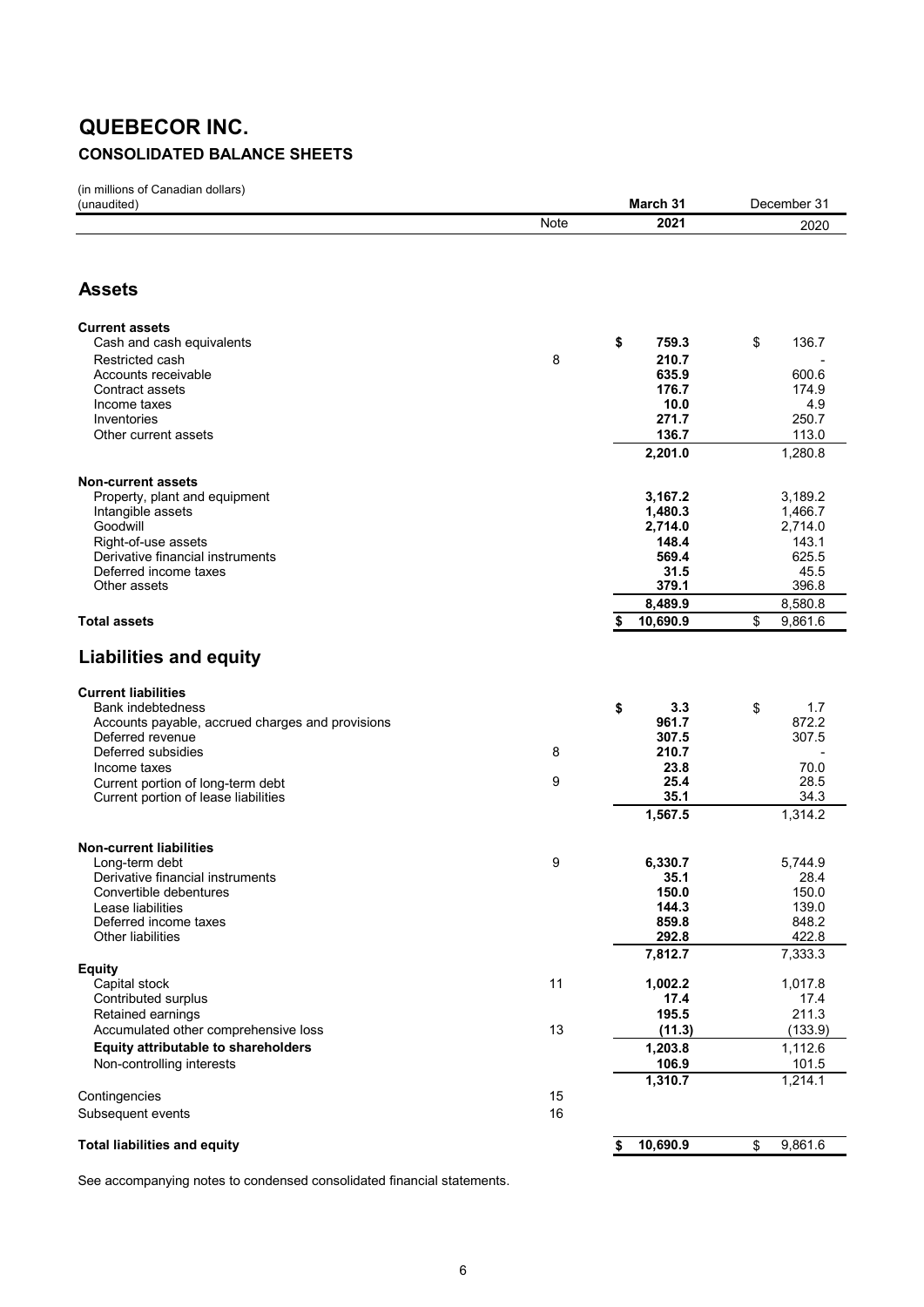For the three-month periods ended March 31, 2021 and 2020 (tabular amounts in millions of Canadian dollars, except for per share data and option data) (unaudited)

Quebecor Inc. ("Quebecor" or the "Corporation") is incorporated under the laws of Québec. The Corporation's head office and registered office is located at 612 rue Saint-Jacques, Montréal (Québec), Canada. Quebecor is a holding corporation with a 100% interest in Quebecor Media Inc. ("Quebecor Media"). Unless the context otherwise requires, Quebecor or the Corporation refers to Quebecor Inc. and its subsidiaries and Quebecor Media refers to Quebecor Media Inc. and its subsidiaries.

The Corporation operates, through its subsidiaries, in the following industry segments: Telecommunications, Media, and Sports and Entertainment. The Telecommunications segment offers Internet access, television distribution, mobile and wireline telephony, business solutions and over-the-top video services in Canada. The operations of the Media segment in Québec include the operation of an over-the-air television network and specialty television services, the operation of soundstage and equipment leasing and postproduction services for the film and television industries, the printing, publishing and distribution of daily newspapers, the operation of news and entertainment digital platforms and a music streaming service, the publishing and distribution of magazines, the production and distribution of audiovisual content, and the operation of an out-of-home advertising business. The activities of the Sports and Entertainment segment in Québec encompass the operation and management of the Videotron Centre in Québec City, show production, sporting and cultural events management, the publishing and distribution of books, the distribution and production of music, and the operation of two Quebec Major Junior Hockey League teams.

#### COVID-19 pandemic

The COVID-19 pandemic continues to have a significant impact on the economic environment in Canada and around the world. In order to limit the spread of the virus, the Québec government has imposed a number of restrictions and special preventive measures since the beginning of this health crisis, including the suspension of some business activities. Since March 2020, this health crisis curtailed the operations of many of Quebecor's business partners and led to a significant slowdown in some of the Corporation's segments. Among other impacts, the restrictions and preventive measures imposed by the Québec government caused a reduction in volume at Videotron Ltd.'s ("Videotron") retail outlets; a reduction in advertising revenues, a decrease in sports events broadcast by the TVA Sports specialty channel in 2020 and a reduction in film and audiovisual content activity in the Media segment in 2020; and the cancellation of most shows and events in the Sports and Entertainment segment. Despite the constraints created by this pandemic, Quebecor has continued and will continue to provide essential telecommunications and news services during this health crisis, while safeguarding the health and safety of the public and its employees. Due to the decrease in their revenues, most of the business units in the Media segment and Sports and Entertainment segment have qualified for the Canadian Emergency Wage Subsidy and subsidies totalling \$5.6 million were recorded in the first quarter of 2021 as a reduction in employee costs (no amount in the first quarter of 2020). Given the uncertainty about the evolution of the pandemic, the full impact until the end of the health crisis cannot be determined with certainty.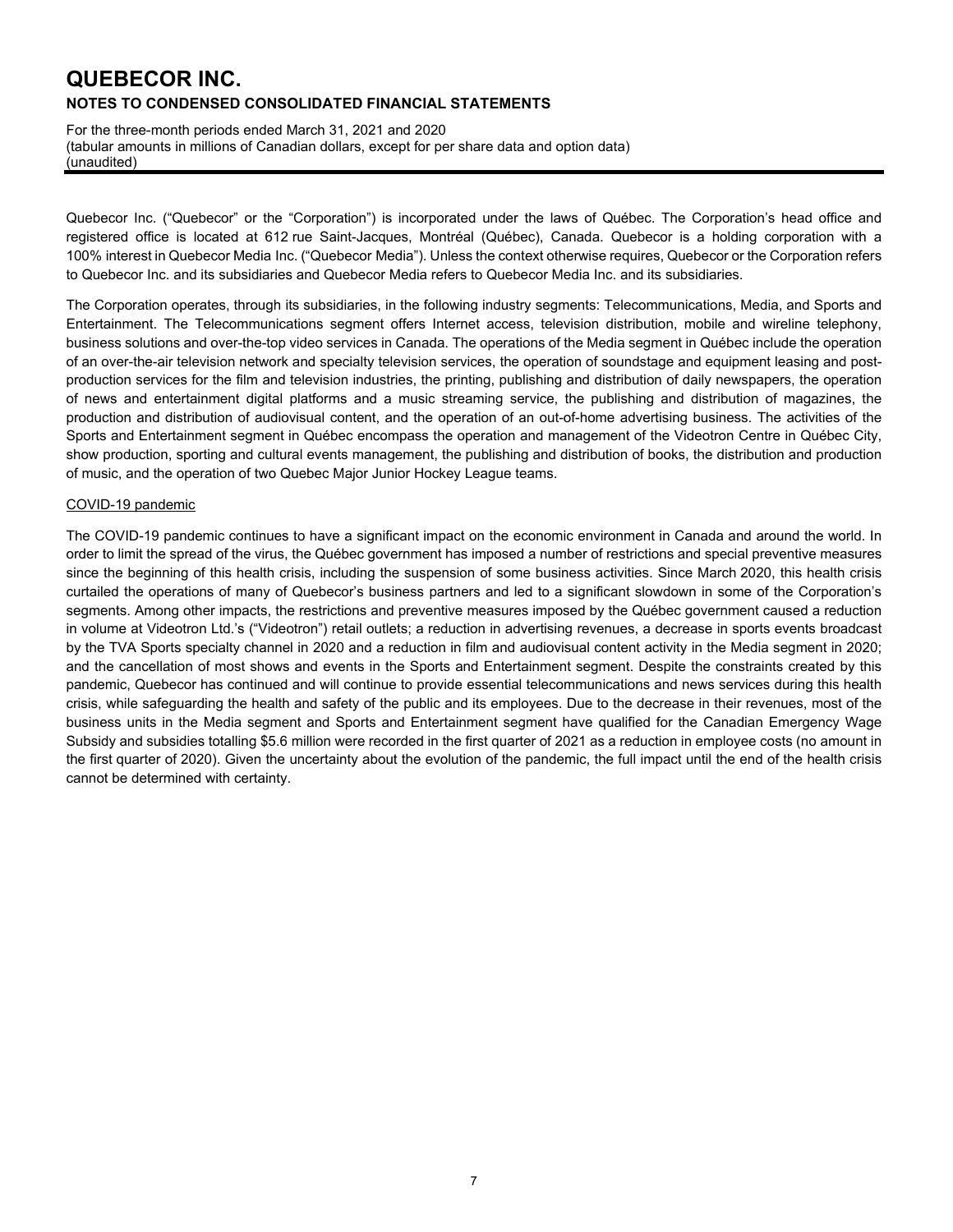For the three-month periods ended March 31, 2021 and 2020 (tabular amounts in millions of Canadian dollars, except for per share data and option data) (unaudited)

#### **1. BASIS OF PRESENTATION**

These consolidated financial statements have been prepared in accordance with International Financial Reporting Standards ("IFRS") as issued by the International Accounting Standards Board ("IASB"), except that they do not include all disclosures required under IFRS for annual consolidated financial statements. In particular, these consolidated financial statements were prepared in accordance with IAS 34, *Interim Financial Reporting*, and, accordingly, they are condensed consolidated financial statements. These condensed consolidated financial statements should be read in conjunction with the Corporation's 2020 annual consolidated financial statements, which contain a description of the accounting policies used in the preparation of these condensed consolidated financial statements.

These condensed consolidated financial statements were approved for issue by the Board of Directors of Quebecor on May 12, 2021.

Comparative figures for the previous period have been restated to conform to the presentation adopted for the three-month period ended March 31, 2021.

### **2. REVENUES**

|                          | Three months ended March 31 |    |         |  |  |  |
|--------------------------|-----------------------------|----|---------|--|--|--|
|                          | 2021                        |    | 2020    |  |  |  |
|                          |                             |    |         |  |  |  |
| Telecommunications:      |                             |    |         |  |  |  |
| Internet                 | \$<br>296.6                 | \$ | 277.5   |  |  |  |
| Television               | 213.2                       |    | 233.1   |  |  |  |
| Mobile telephony         | 170.5                       |    | 160.2   |  |  |  |
| Wireline telephony       | 80.7                        |    | 82.8    |  |  |  |
| Mobile equipment sales   | 60.5                        |    | 47.8    |  |  |  |
| Wireline equipment sales | 46.7                        |    | 28.3    |  |  |  |
| Other                    | 45.8                        |    | 45.0    |  |  |  |
| Media:                   |                             |    |         |  |  |  |
| Advertising              | 76.1                        |    | 77.8    |  |  |  |
| Subscription             | 49.4                        |    | 51.8    |  |  |  |
| Other                    | 49.3                        |    | 45.2    |  |  |  |
| Sports and Entertainment | 31.2                        |    | 34.8    |  |  |  |
| Inter-segments           | (28.9)                      |    | (28.8)  |  |  |  |
|                          | \$<br>1,091.1               | \$ | 1,055.5 |  |  |  |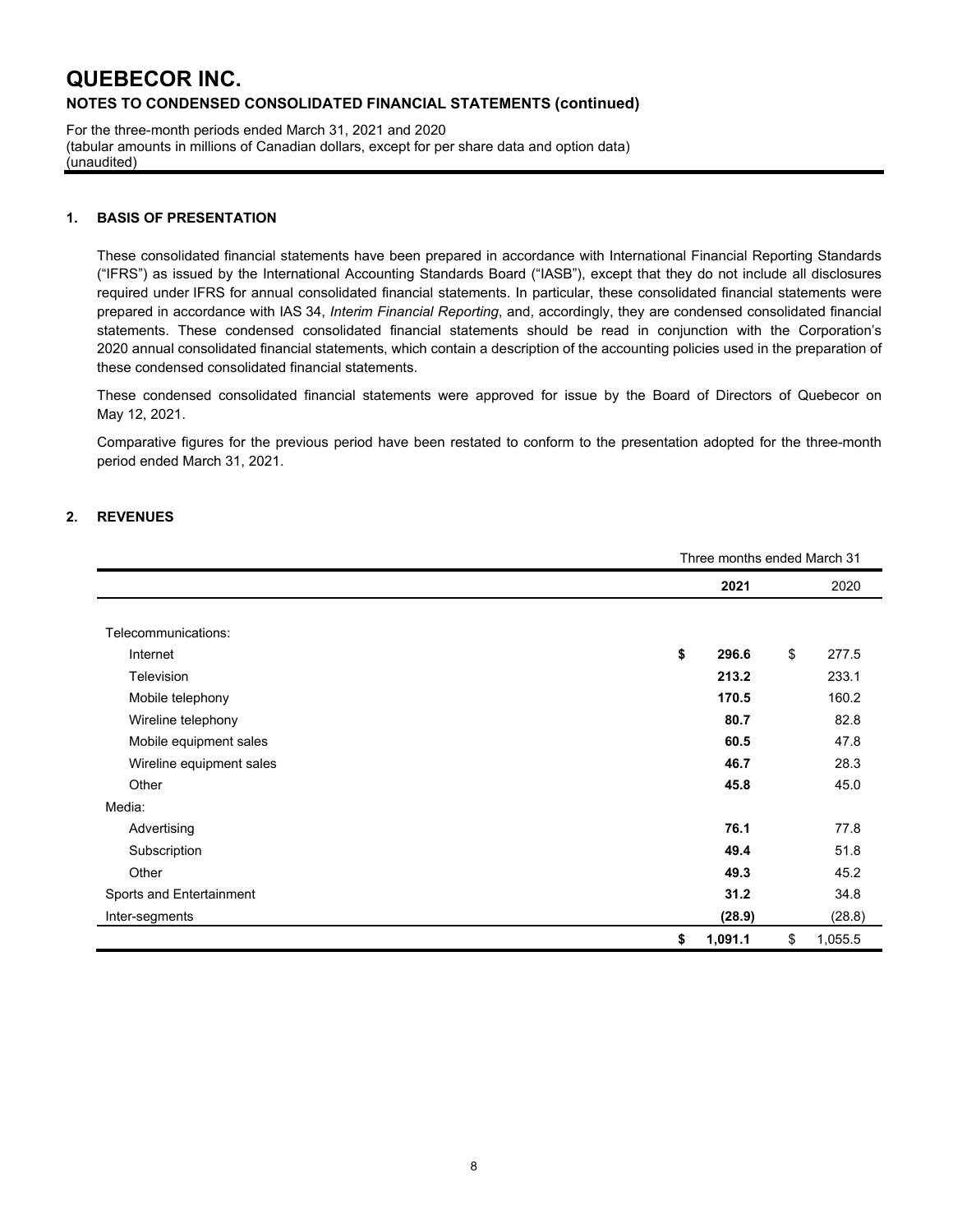For the three-month periods ended March 31, 2021 and 2020 (tabular amounts in millions of Canadian dollars, except for per share data and option data) (unaudited)

#### **3. EMPLOYEE COSTS AND PURCHASE OF GOODS AND SERVICES**

|                                                                                        |    | Three months ended March 31 |    |        |
|----------------------------------------------------------------------------------------|----|-----------------------------|----|--------|
|                                                                                        |    | 2021                        |    | 2020   |
|                                                                                        |    |                             |    |        |
| Employee costs                                                                         | \$ | 224.3                       | \$ | 229.9  |
| Less employee costs capitalized to property, plant and equipment and intangible assets |    | (47.9)                      |    | (51.9) |
|                                                                                        |    | 176.4                       |    | 178.0  |
| Purchase of goods and services:                                                        |    |                             |    |        |
| Royalties, rights and creation costs <sup>1</sup>                                      |    | 182.8                       |    | 168.5  |
| Cost of products sold                                                                  |    | 115.9                       |    | 97.1   |
| Service contracts                                                                      |    | 54.9                        |    | 46.4   |
| Marketing, circulation and distribution expenses                                       |    | 18.7                        |    | 21.1   |
| Other                                                                                  |    | 89.7                        |    | 107.7  |
|                                                                                        |    | 462.0                       |    | 440.8  |
|                                                                                        | \$ | 638.4                       | \$ | 618.8  |

<sup>1</sup> During the first quarter of 2021, the Corporation reviewed the allocation of the value of the rights attached to the various components of its contract for the National Hockey League ("NHL") games to better reflect the economic benefits arising from them. In addition, the beginning of the 2020/2021 season was postponed from 2020 to 2021 and the season was also shortened. These changes had the effect of altering the timing of recognition in income of the NHL content rights. The cost of NHL rights therefore increased by \$16.7 million in the first quarter of 2021.

### **4. FINANCIAL EXPENSES**

|                                                                          | Three months ended March 31 |    |       |  |  |  |  |
|--------------------------------------------------------------------------|-----------------------------|----|-------|--|--|--|--|
|                                                                          | 2021                        |    | 2020  |  |  |  |  |
| Interest on long-term debt and on debentures                             | \$<br>79.6                  | \$ | 77.2  |  |  |  |  |
| Amortization of financing costs                                          | 2.2                         |    | 2.0   |  |  |  |  |
| Interest on lease liabilities                                            | 2.2                         |    | 2.0   |  |  |  |  |
| Interest on net defined benefit liability                                | 2.2                         |    | 1.9   |  |  |  |  |
| (Gain) loss on foreign currency translation on short-term monetary items | (1.2)                       |    | 4.6   |  |  |  |  |
| Other                                                                    | (1.9)                       |    | (0.3) |  |  |  |  |
|                                                                          | 83.1                        | \$ | 87.4  |  |  |  |  |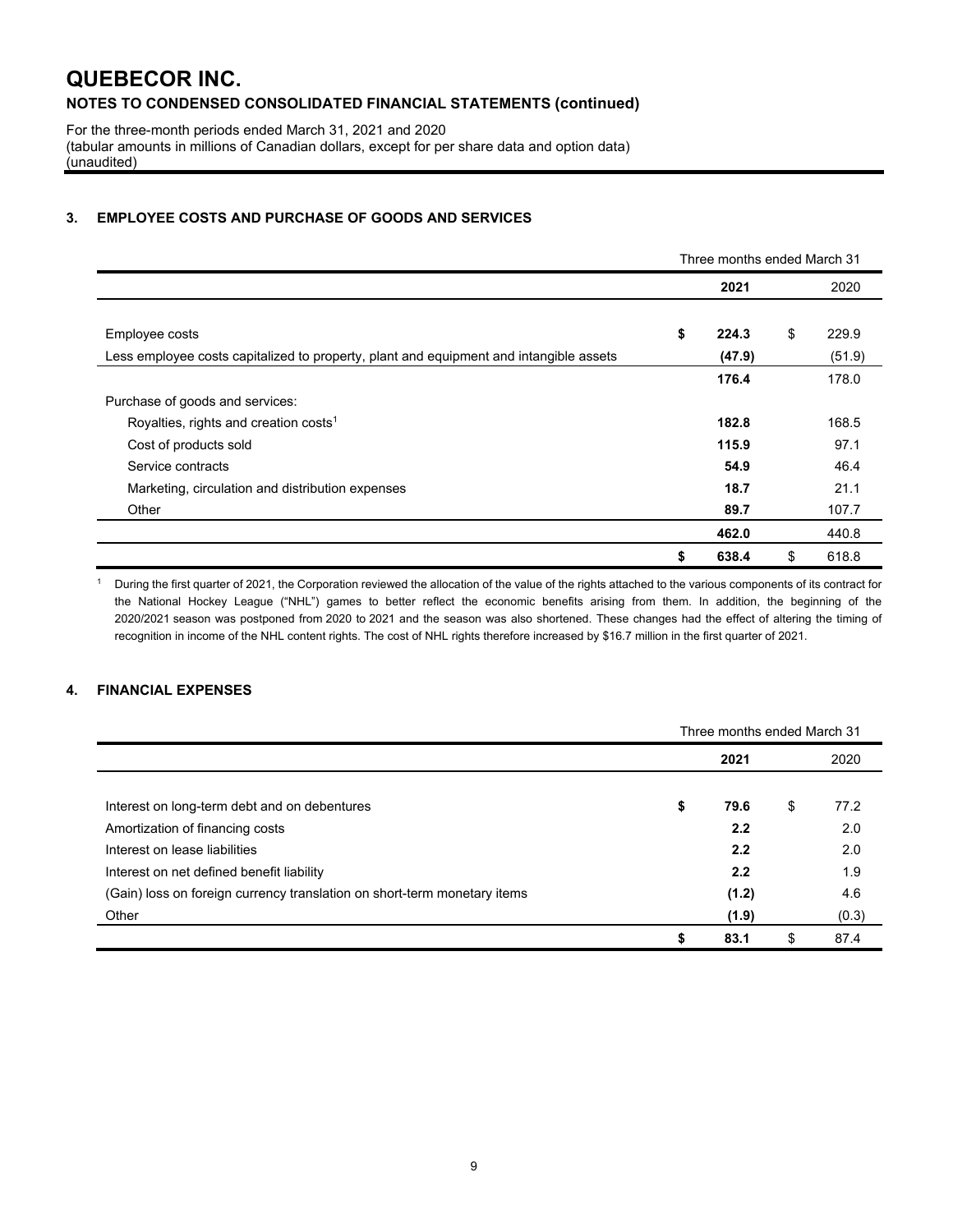For the three-month periods ended March 31, 2021 and 2020 (tabular amounts in millions of Canadian dollars, except for per share data and option data) (unaudited)

### **5. LOSS (GAIN) ON VALUATION AND TRANSLATION OF FINANCIAL INSTRUMENTS**

|                                                                                | Three months ended March 31 |            |    |                 |  |
|--------------------------------------------------------------------------------|-----------------------------|------------|----|-----------------|--|
|                                                                                |                             | 2021       |    | 2020            |  |
| Loss (gain) on embedded derivatives related to convertible debentures<br>Other | S                           | 5.7<br>0.1 | \$ | (22.5)<br>(0.8) |  |
|                                                                                |                             | 5.8        |    | (23.3)          |  |

#### **6. RESTRUCTURING OF OPERATIONS AND OTHER ITEMS**

During the first quarter of 2021, a charge of \$3.7 million was recorded in connection with cost reduction initiatives in the Corporation's various segments (\$3.9 million in 2020).

During the first quarter of 2021, an impairment charge on assets of \$0.8 million was also recorded as a result of restructuring initiatives (none in 2020).

#### **7. BUSINESS ACQUISITIONS**

On February 1, 2021, the Sports and Entertainment segment acquired Les Disques Audiogramme inc., a record label, for a cash consideration of \$14.5 million. The acquired assets consist mainly of intangible assets.

During the first quarter of 2021, a post-closing adjustment of \$0.6 million was paid relating to the acquisition of the Incendo Media inc. group by TVA Group Inc. ("TVA Group") on April 1, 2019.

### **8. RESTRICTED CASH AND DEFERRED SUBSIDIES**

On March 22, 2021, Videotron and the Québec government, jointly with the Canadian Government, signed agreements to support the achievement of the government's targets for the roll-out of high-speed Internet services in various regions of Québec. Under these agreements, Videotron will extend its high-speed Internet network to connect approximately 37,000 additional households and the government has committed to provide financial assistance in the amount of approximately \$258.0 million, which will be fully invested in Videotron's network extension. In accordance with the terms of the agreements, an amount of \$216.2 million received in advance from the government was classified as restricted cash with a corresponding amount recorded as deferred subsidies in the consolidated balance sheet as of March 31, 2021. A portion of \$5.5 million of these deferred subsidies was recognized in reduction of the additions to property, plant and equipment in the first quarter of 2021 upon the realization of the required investments.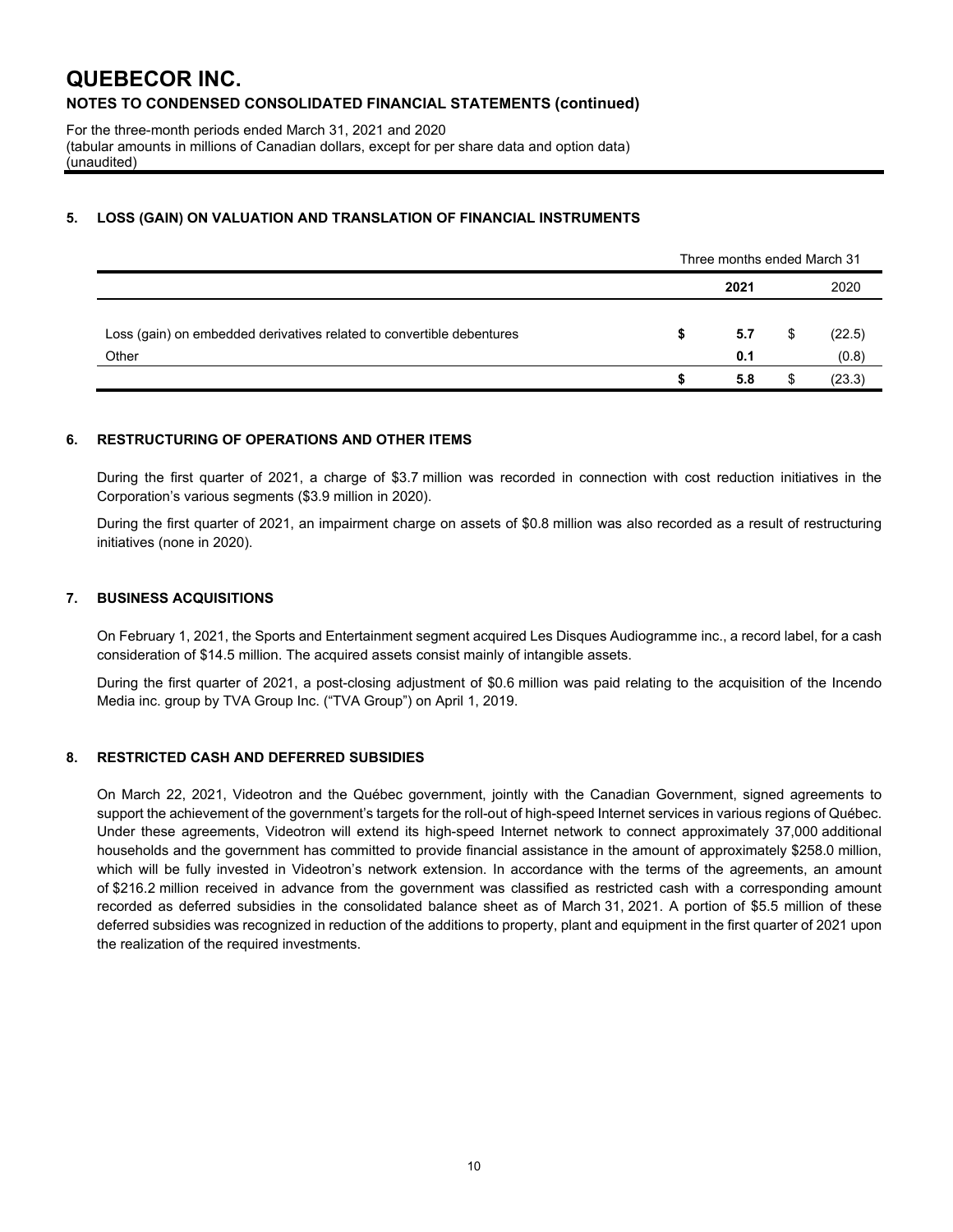For the three-month periods ended March 31, 2021 and 2020 (tabular amounts in millions of Canadian dollars, except for per share data and option data) (unaudited)

### **9. LONG-TERM DEBT**

Components of long-term debt are as follows:

|                                                                                   | March 31,<br>2021     |    | December 31,<br>2020 |  |  |
|-----------------------------------------------------------------------------------|-----------------------|----|----------------------|--|--|
| Total long-term debt<br>Change in fair value related to hedged interest rate risk | \$<br>6,376.1<br>13.5 | \$ | 5,786.4<br>16.8      |  |  |
| Financing fees, net of amortization                                               | (33.5)                |    | (29.8)               |  |  |
|                                                                                   | 6,356.1               |    | 5,773.4              |  |  |
| Less current portion                                                              | (25.4)                |    | (28.5)               |  |  |
|                                                                                   | 6,330.7               | S  | 5,744.9              |  |  |

On January 22, 2021, Videotron issued \$650.0 million aggregate principal amount of Senior Notes bearing interest at 3.125% and maturing on January 15, 2031, for net proceeds of \$644.0 million, net of financing fees of \$6.0 million. The Senior Notes are unsecured and contain certain restrictions, including limitations on Videotron's ability to incur additional indebtedness, pay dividends and make other distributions. The Notes are guaranteed by specific subsidiaries of Videotron and are redeemable at the option of Videotron, in whole or in part, at a price based on a make-whole formula during the first five years of the term of the Notes and at a decreasing premium thereafter.

In March 2021, Videotron contracted new unsecured on-demand credit facilities under which letters of credit were issued and submitted to Innovation, Science and Economic Development Canada ("ISED Canada") as a pre-auction deposit, in respect to its application to participate to the 3500 MHz spectrum auction. In accordance with the rules of confidentially established by ISED Canada respecting restrictions on communications during the auction process, it is strictly forbidden for the Corporation to disclose the amount of these letters of credit. Videotron may withdraw the letters of credit at any time prior to the opening of the auction.

As of March 31, 2021, the carrying value of long-term debt denominated in U.S. dollars, excluding financing fees, was \$3,595.0 million (\$3,655.1 million as of December 31, 2020) while the net fair value of related hedging derivative instruments was in an asset position of \$540.7 million (\$605.1 million as of December 31, 2020).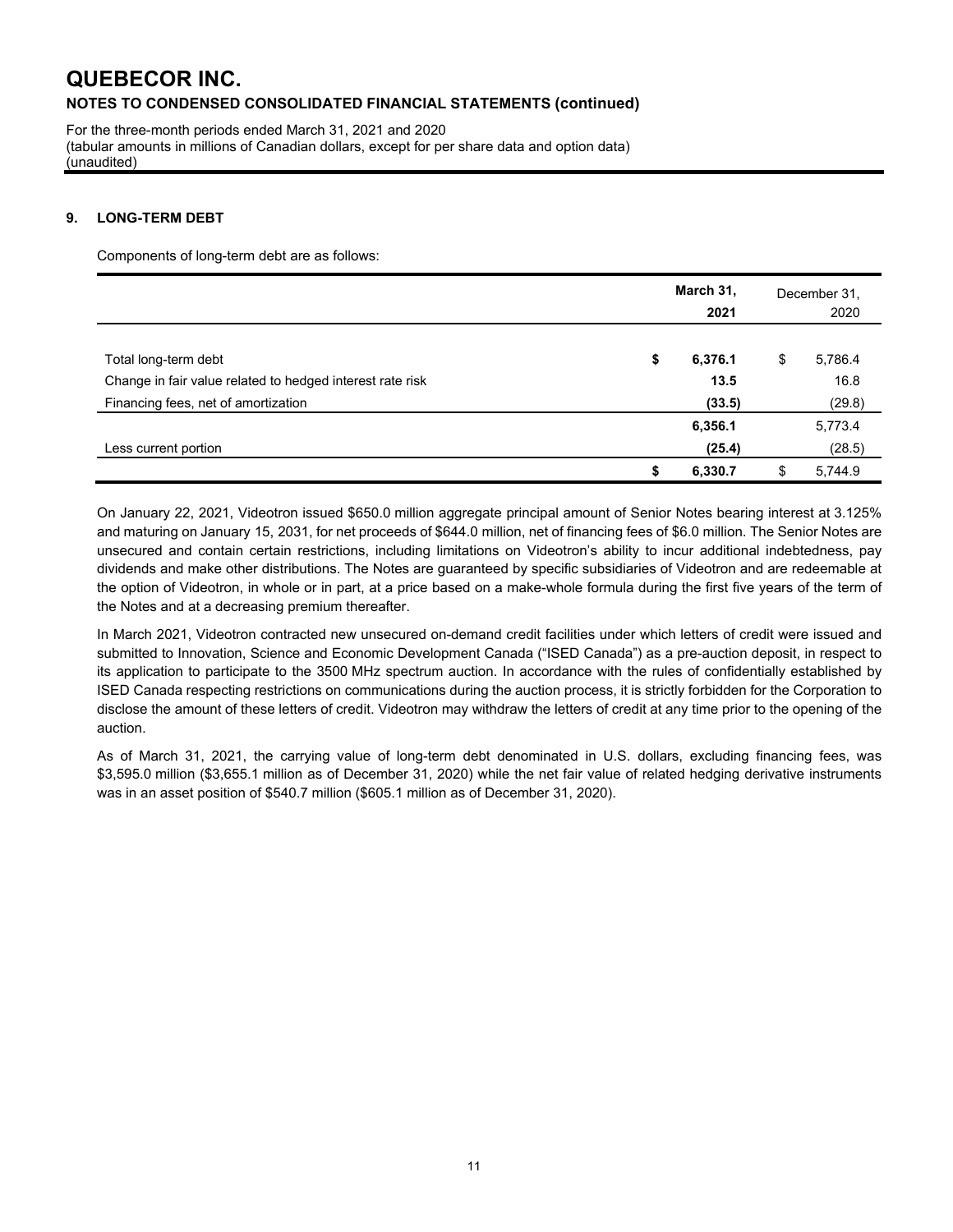For the three-month periods ended March 31, 2021 and 2020 (tabular amounts in millions of Canadian dollars, except for per share data and option data) (unaudited)

### **10. EARNINGS PER SHARE ATTRIBUTABLE TO SHAREHOLDERS**

Basic earnings per share are calculated by dividing net income attributable to shareholders by the weighted average number of shares outstanding during the period. Diluted earnings per share are calculated by taking into account the potentially dilutive effect of stock options of the Corporation on the number of shares outstanding, the potentially dilutive effect of stock options of the Corporation's subsidiaries on net income attributable to shareholders, and the potentially dilutive effect of conversion of convertible debentures issued by the Corporation on net income attributable to shareholders and on the number of shares outstanding.

The following table sets forth the computation of basic and diluted earnings per share attributable to shareholders:

|                                                                                               | Three months ended March 31 |       |    |        |
|-----------------------------------------------------------------------------------------------|-----------------------------|-------|----|--------|
|                                                                                               |                             | 2021  |    | 2020   |
|                                                                                               |                             |       |    |        |
| Income from continuing operations attributable to shareholders                                | \$                          | 121.3 | \$ | 130.3  |
| Impact of assumed conversion of convertible debentures of the Corporation                     |                             |       |    |        |
| and of stock options of subsidiaries                                                          |                             |       |    | (21.9) |
| Income from continuing operations attributable to shareholders, adjusted for                  |                             |       |    |        |
| dilution effect                                                                               | \$                          | 121.3 | \$ | 108.4  |
|                                                                                               |                             |       |    |        |
| Net income attributable to shareholders                                                       | \$                          | 121.3 | \$ | 131.6  |
| Impact of assumed conversion of convertible debentures of the Corporation and of              |                             |       |    |        |
| stock options of subsidiaries                                                                 |                             |       |    | (21.9) |
| Net income attributable to shareholders, adjusted for dilution effect                         | \$                          | 121.3 | \$ | 109.7  |
|                                                                                               |                             |       |    |        |
| Weighted average number of shares outstanding (in millions)                                   |                             | 246.7 |    | 254.0  |
| Potentially dilutive effect of convertible debentures of the Corporation and of stock options |                             |       |    |        |
| of the Corporation (in millions)                                                              |                             | 0.2   |    | 5.9    |
| Weighted average number of diluted shares outstanding (in millions)                           |                             | 246.9 |    | 259.9  |

For the three-month period ended March 31, 2021, the diluted earnings per share calculation does not take into consideration the potential dilutive effect of convertible debentures of the Corporation since their impact is anti-dilutive.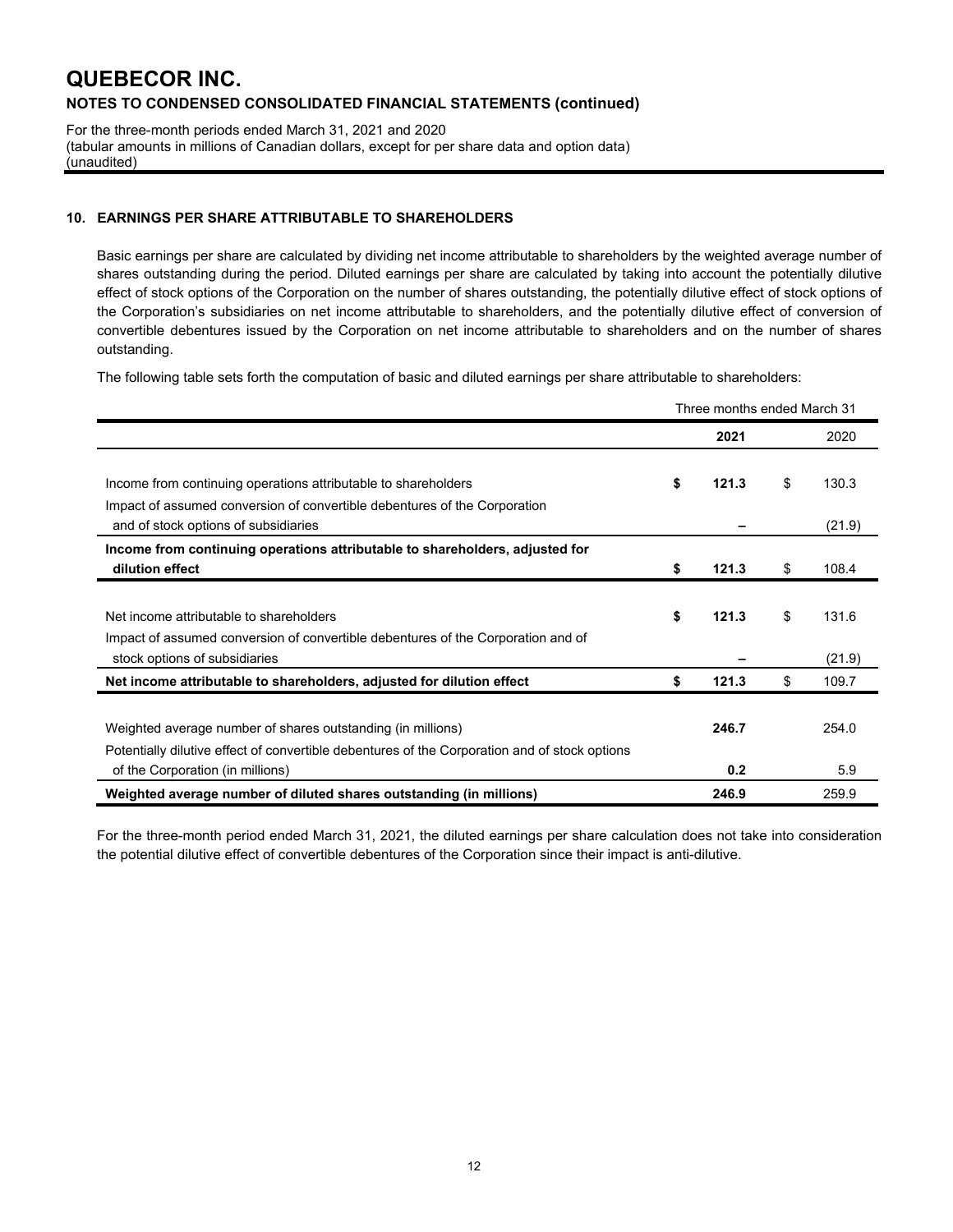For the three-month periods ended March 31, 2021 and 2020 (tabular amounts in millions of Canadian dollars, except for per share data and option data) (unaudited)

#### **11. CAPITAL STOCK**

#### **(a) Authorized capital stock**

An unlimited number of Class A Multiple Voting Shares ("Class A Shares") with voting rights of 10 votes per share convertible at any time into Class B Subordinate Voting Shares ("Class B Shares") on a one-for-one basis.

An unlimited number of Class B Shares convertible into Class A Shares on a one-for-one basis, only if a takeover bid for Class A Shares is made to holders of Class A Shares without being made concurrently and under the same terms to holders of Class B Shares, for the sole purpose of allowing the holders of Class B Shares to accept the offer and subject to certain other stated conditions provided in the articles, including acceptance of the offer by the majority holder.

Holders of Class B Shares are entitled to elect 25% of the Board of Directors of Quebecor. Holders of Class A Shares may elect the other members of the Board of Directors.

#### **(b) Issued and outstanding capital stock**

|                                              | <b>Class A Shares</b> |        |     |             | <b>Class B Shares</b> |         |  |  |
|----------------------------------------------|-----------------------|--------|-----|-------------|-----------------------|---------|--|--|
|                                              | <b>Number</b>         | Amount |     | Number      |                       | Amount  |  |  |
|                                              |                       |        |     |             |                       |         |  |  |
| Balance as of December 31, 2020              | 77,039,834            | \$     | 8.6 | 171.132.357 |                       | 0.009.2 |  |  |
| Class A Shares converted into Class B Shares | (55, 200)             |        |     | 55.200      |                       |         |  |  |
| Shares purchased and cancelled               |                       |        |     | (2,649,300) |                       | (15.6)  |  |  |
| Balance as of March 31, 2021                 | 76,984,634            | S      | 8.6 | 168,538,257 |                       | 993.6   |  |  |

On August 5, 2020, the Corporation filed a normal course issuer bid for a maximum of 1,000,000 Class A Shares representing approximately 1.3% of issued and outstanding Class A Shares, and for a maximum of 6,000,000 Class B Shares representing approximately 3.5% of issued and outstanding Class B Shares as of July 31, 2020. The purchases can be made from August 15, 2020 to August 14, 2021, at prevailing market prices on the open market through the facilities of the Toronto Stock Exchange or other alternative trading systems. All shares purchased under the bid will be cancelled.

During the three-month period ended March 31, 2021, the Corporation purchased and cancelled 2,649,300 Class B Shares for a total cash consideration of \$84.4 million (1,059,100 Class B Shares for a total cash consideration of \$34.1 million in 2020). The excess of \$68.8 million of the purchase price over the carrying value of Class B Shares repurchased was recorded in reduction of retained earnings (\$27.8 million in 2020).

On May 12, 2021, the Board of Directors of the Corporation declared a dividend of \$0.275 per share on Class A Shares and Class B Shares, or approximately \$67.5 million, payable on June 22, 2021, to shareholders of record at the close of business on May 28, 2021.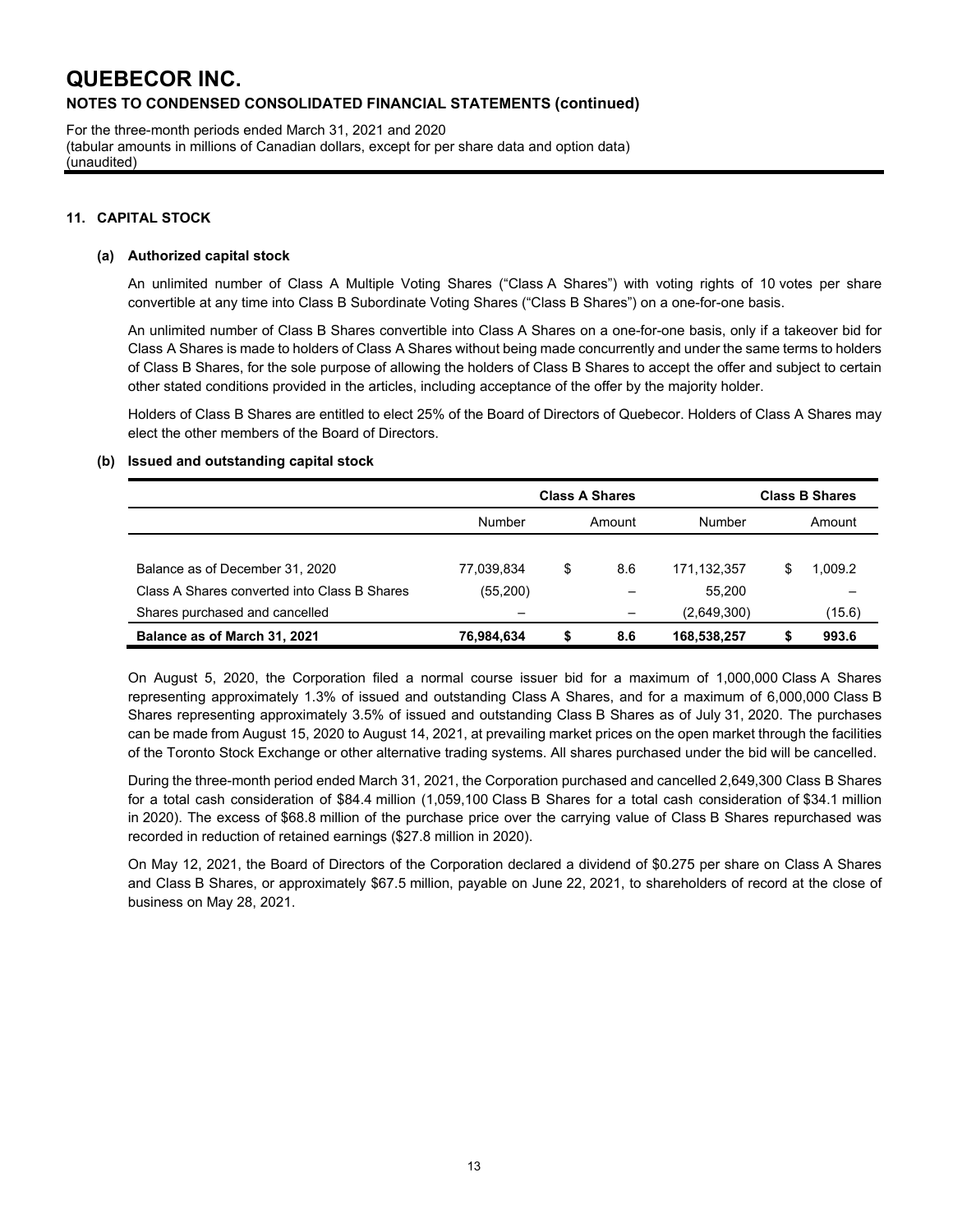For the three-month periods ended March 31, 2021 and 2020 (tabular amounts in millions of Canadian dollars, except for per share data and option data) (unaudited)

#### **12. STOCK-BASED COMPENSATION PLANS**

#### Stock option plans

The following table provides details of changes to outstanding options in the principal stock-based compensation plans in which management of the Corporation and its subsidiaries participates, for the three-month period ended March 31, 2021:

|                                     | <b>Outstanding options</b> |                           |       |  |  |
|-------------------------------------|----------------------------|---------------------------|-------|--|--|
|                                     |                            | Weighted                  |       |  |  |
|                                     |                            | average<br>exercise price |       |  |  |
|                                     | <b>Number</b>              |                           |       |  |  |
| Quebecor                            |                            |                           |       |  |  |
| As of December 31, 2020             | 3,630,959                  | \$                        | 30.57 |  |  |
| Cancelled                           | (22, 593)                  |                           | 30.19 |  |  |
| As of March 31, 2021                | 3,608,366                  | \$                        | 30.57 |  |  |
| Vested options as of March 31, 2021 |                            | \$                        |       |  |  |
|                                     |                            |                           |       |  |  |
| Quebecor Media                      |                            |                           |       |  |  |
| As of December 31, 2020             | 47,950                     | \$                        | 65.96 |  |  |
| Exercised                           | (10, 300)                  |                           | 63.10 |  |  |
| As of March 31, 2021                | 37,650                     | \$                        | 66.75 |  |  |
| Vested options as of March 31, 2021 | 37,650                     | \$                        | 66.75 |  |  |
|                                     |                            |                           |       |  |  |
| <b>TVA Group</b>                    |                            |                           |       |  |  |
| As of December 31, 2020             | 795,000                    | \$                        | 2.06  |  |  |
| Cancelled                           | (25, 497)                  |                           | 1.87  |  |  |
| As of March 31, 2021                | 769,503                    | \$                        | 2.06  |  |  |
| Vested options as of March 31, 2021 | 35,000                     | \$                        | 6.85  |  |  |

During the three-month period ended March 31, 2021, 10,300 stock options of Quebecor Media were exercised for a cash consideration of \$0.7 million (56,500 stock options for \$3.4 million in 2020).

#### Deferred share unit and performance share unit plans

The deferred share unit ("DSU") is based either on Quebecor Class B Shares and on TVA Group Class B Non-Voting Shares ("TVA Group Class B Shares"). The DSUs vest over six years and will be redeemed for cash only upon the participant's retirement or termination of employment, as the case may be. DSUs entitle the holders to receive additional units when dividends are paid on Quebecor Class B Shares or TVA Group Class B Shares. As of March 31, 2021, 143,677 DSUs based on Quebecor Class B Shares and 179,784 DSUs based on TVA Group Class B Shares were outstanding under these plans (148,785 and 204,598, respectively, as of December 31, 2020). During the first quarter of 2020, a cash consideration of \$4.8 million was paid relating to a performance share unit plan terminated in 2020.

#### Stock-based compensation expense

For the three-month period ended March 31, 2021, a charge related to all stock-based compensation plans was recorded in the amount of \$3.6 million (a reversal of the charge of \$1.9 million in 2020).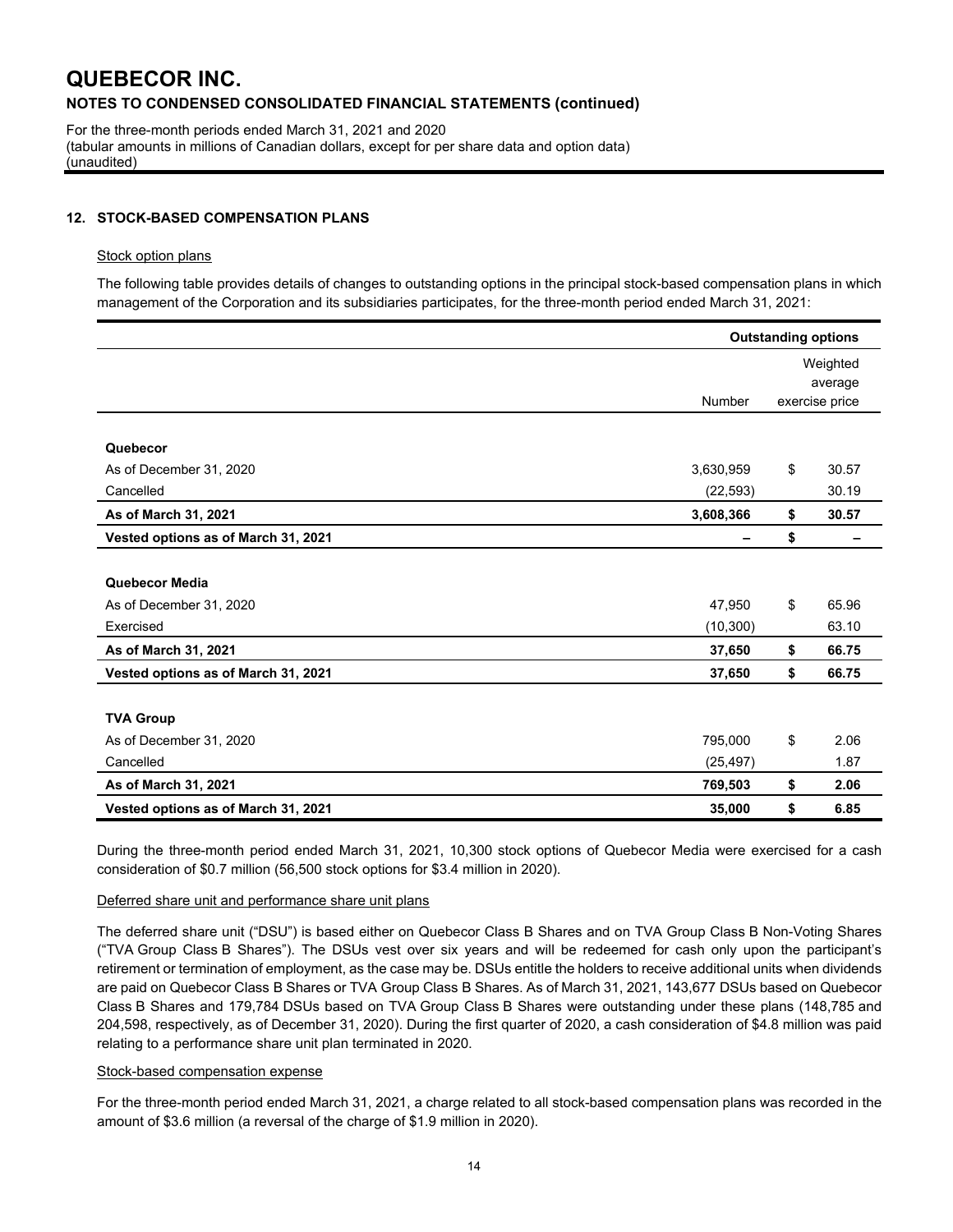For the three-month periods ended March 31, 2021 and 2020 (tabular amounts in millions of Canadian dollars, except for per share data and option data) (unaudited)

### **13. ACCUMULATED OTHER COMPREHENSIVE LOSS ATTRIBUTABLE TO SHAREHOLDERS**

|                                   | <b>Cash flow</b><br>hedges $1$ |        | <b>Defined</b><br>benefit<br>plans <sup>2</sup> |    | <b>Total</b> |
|-----------------------------------|--------------------------------|--------|-------------------------------------------------|----|--------------|
|                                   |                                |        |                                                 |    |              |
| Balance as of December 31, 2019   | \$                             | 40.3   | \$<br>(104.4)                                   | \$ | (64.1)       |
| Other comprehensive income        |                                | 47.9   |                                                 |    | 47.9         |
| Balance as of March 31, 2020      |                                | 88.2   | (104.4)                                         |    | (16.2)       |
| Other comprehensive loss          |                                | (58.6) | (59.1)                                          |    | (117.7)      |
| Balance as of December 31, 2020   |                                | 29.6   | (163.5)                                         |    | (133.9)      |
| Other comprehensive (loss) income |                                | (0.7)  | 123.3                                           |    | 122.6        |
| Balance as of March 31, 2021      | \$                             | 28.9   | \$<br>(40.2)                                    | \$ | (11.3)       |

No significant amount is expected to be reclassified in income over the next 12 months in connection with derivatives designated as cash flow hedges. The balance is expected to reverse over a 6 year period.

2 The re-measurement gain in the consolidated statement of comprehensive income for the three-month period ended March 31, 2021 is mainly due to an increase in the discount rate since December 31, 2020.

### **14. FAIR VALUE OF FINANCIAL INSTRUMENTS**

In accordance with IFRS 13, *Fair Value Measurement*, the Corporation considers the following fair value hierarchy which reflects the significance of the inputs used in measuring its financial instruments:

- Level 1: quoted prices (unadjusted) in active markets for identical assets or liabilities;
- Level 2: inputs other than quoted prices included in Level 1 that are observable for the asset or liability, either directly (i.e. as prices) or indirectly (i.e. derived from prices); and
- Level 3: inputs that are not based on observable market data (unobservable inputs).

The fair value of long-term debt and convertible debentures is estimated based on quoted market prices when available or on valuation models using Level 1 and Level 2 inputs. When the Corporation uses valuation models, the fair value is estimated using discounted cash flows using year-end market yields or the market value of similar instruments with the same maturity.

The fair value of derivative financial instruments recognized in the consolidated balance sheets is estimated as per the Corporation's valuation models. These models project future cash flows and discount the future amounts to a present value using the contractual terms of the derivative financial instrument and factors observable in external market data, such as period-end swap rates and foreign exchange rates (Level 2 inputs). An adjustment is also included to reflect non-performance risk impacted by the financial and economic environment prevailing at the date of the valuation in the recognized measure of the fair value of the derivative financial instruments by applying a credit default premium, estimated using a combination of observable and unobservable inputs in the market (Level 3 inputs), to the net exposure of the counterparty or the Corporation. Derivative financial instruments are classified as Level 2.

The fair value of embedded derivatives related to convertible debentures is determined by option pricing models using Level 2 market inputs, including volatility, discount factors, and the underlying instrument's implicit interest rate and credit premium.